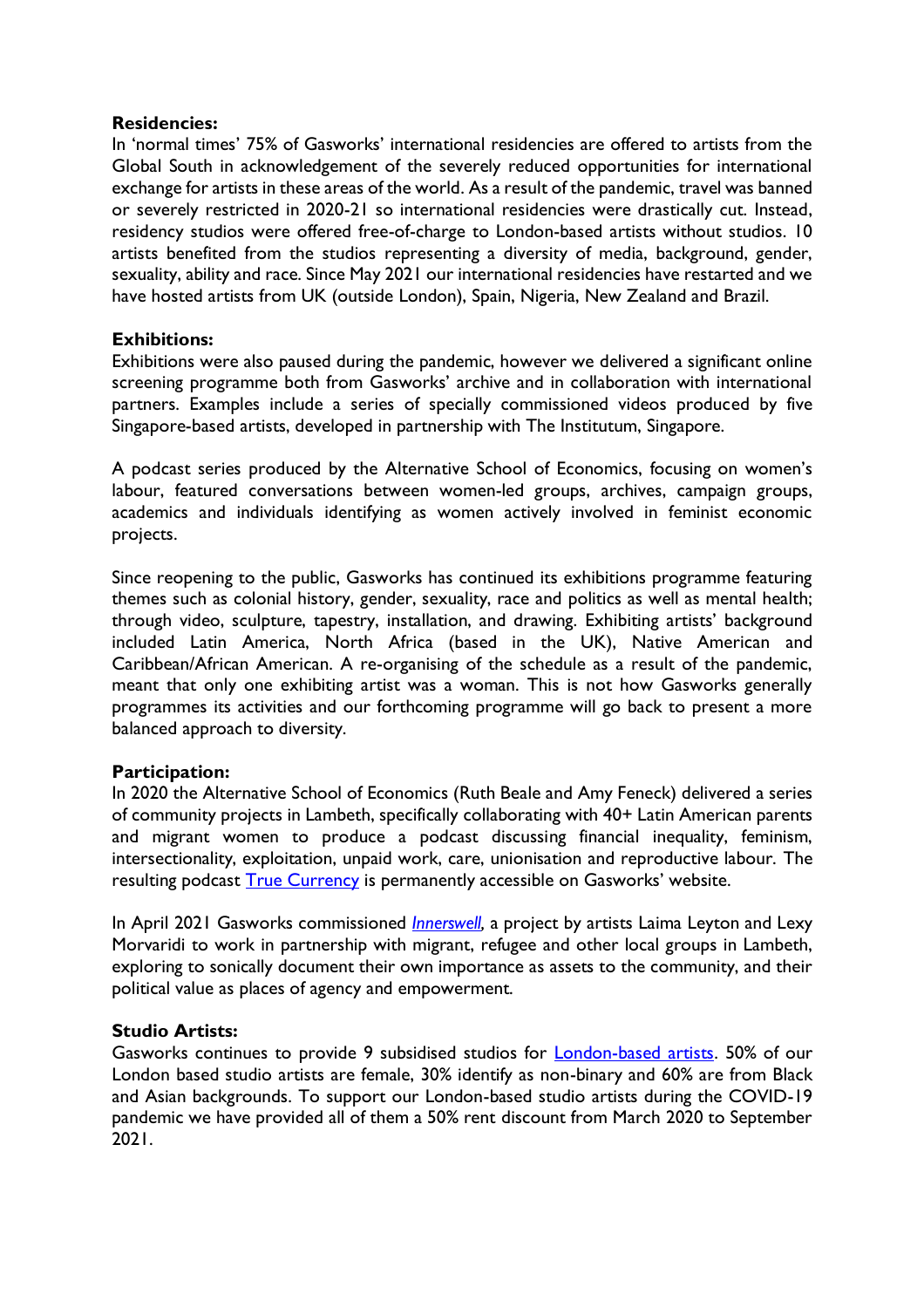## **[Triangle Network:](https://www.trianglenetwork.org/triangle-network/)**

Gasworks is part of a Network of international artists and organisations, working together to deliver joint projects. During 2020-21 Stuart Middleton was hosted by URRA in Argentina and Belinda Zawi by Triangle Marseilles, in France. Triangle also launched curatorial research and artist residencies with partner organisations in Johannesburg, Lagos and Nairobi. In 2021 Triangle also launched Triangle TV channel on YouTube, to connect with the work of artists and arts organisations around the world. Our broadcasts and growing events archive profile the amazing breadth and diversity of the organisations, artists and collaborators of the Triangle Network.

# **Structure and staffing:**

The organisation regularly revises and measures itself against the objectives of the Equality Action Plan. We are a committed equal opportunity employer, something that is reflected both in our staff and management (Board), as well as in the composition of our studio holders and all aspects of our programming.

#### **Our workforce 2020-21**

| Male              | 38% |  |
|-------------------|-----|--|
| Female            | 44% |  |
| Non-binary        | 13% |  |
| Prefer not to say | 6%  |  |

| Identify as a deaf or disabled person, or have a |  |
|--------------------------------------------------|--|
| long term health condition                       |  |
| Non-Disabled staff                               |  |
| Prefer not to say                                |  |

| <b>White British</b>       |  |
|----------------------------|--|
| Any other White background |  |
| White & Asian              |  |
| Any other Mixed background |  |
| Any other Asian background |  |
| <b>Black Caribbean</b>     |  |
| Latin American             |  |
| Prefer not to say          |  |

[Gasworks workforce](https://gasworks.org.uk/about-us/staff/) is currently 56% LGBTQ+

Our Board is 56% female. 44% identify as Black and Asian, and 11% LGBTQ and 11% identify as deaf or disabled.

We have established the Connecting Communities Evaluation and Advisory Board that includes 4 members of a local African LGBTQ+ organisation as well as educators from peer organisations. We are developing a new participation model where members of the community have a voice within Gasworks. As part of this work, we have also established a Knowledge and Learning Fund to ensure fair pay regardless of background. We met with Refugee Action Aid to help us work out a fund for participants that attend advisory board